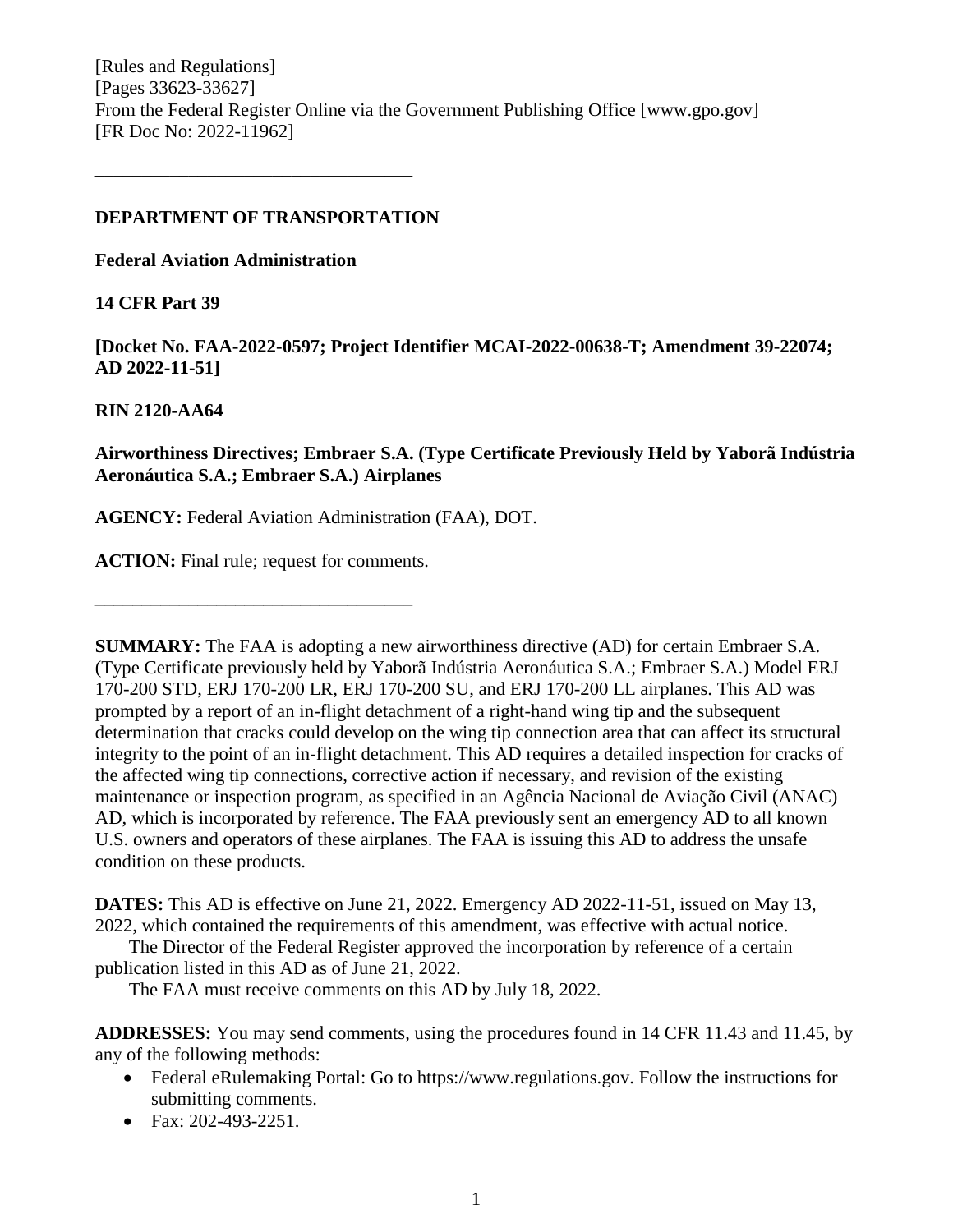- Mail: U.S. Department of Transportation, Docket Operations, M-30, West Building Ground Floor, Room W12-140, 1200 New Jersey Avenue SE, Washington, DC 20590.
- Hand Delivery: Deliver to Mail address above between 9 a.m. and 5 p.m., Monday through Friday, except Federal holidays.

For material incorporated by reference (IBR) in this AD, contact ANAC, Aeronautical Products Certification Branch (GGCP), Rua Dr. Orlando Feirabend Filho, 230–Centro Empresarial Aquarius– Torre B–Andares 14 a 18, Parque Residencial Aquarius, CEP 12.246-190–

São José dos Campos–SP, Brazil; telephone 55 (12) 3203-6600; email pac@anac.gov.br; internet www.anac.gov.br/en/. You may find this IBR material on the ANAC website at https://sistemas.anac.gov.br/certificacao/DA/DAE.asp. You may view this service information at the FAA, Transport Standards Branch, 2200 South 216th St., Des Moines, WA. For information on the availability of this material at the FAA, call 206-231-3195. It is also available on the internet at https://www.regulations.gov by searching for and locating Docket No. FAA-2022-0597.

#### **Examining the AD Docket**

You may examine the AD docket on the internet at https://www.regulations.gov by searching for and locating Docket No. FAA-2022-0597; or in person at Docket Operations between 9 a.m. and 5 p.m., Monday through Friday, except Federal holidays. The AD docket contains this final rule, the mandatory continuing airworthiness information (MCAI), any comments received, and other information. The street address for Docket Operations is listed above. Comments will be available in the AD docket shortly after receipt.

**FOR FURTHER INFORMATION CONTACT:** Krista Greer, Aerospace Engineer, Large Aircraft Section, FAA, International Validation Branch, 2200 South 216th St., Des Moines, WA 98198; telephone 206-231-3221; email Krista.Greer@faa.gov.

### **SUPPLEMENTARY INFORMATION:**

### **Comments Invited**

The FAA invites you to send any written relevant data, views, or arguments about this AD. Send your comments to an address listed under ADDRESSES. Include "Docket No. FAA-2022-0597; Project Identifier MCAI-2022-00638-T" at the beginning of your comments. The most helpful comments reference a specific portion of the final rule, explain the reason for any recommended change, and include supporting data. The FAA will consider all comments received by the closing date and may amend this final rule because of those comments.

Except for Confidential Business Information (CBI) as described in the following paragraph, and other information as described in 14 CFR 11.35, the FAA will post all comments received, without change, to https://www.regulations.gov, including any personal information you provide. The agency will also post a report summarizing each substantive verbal contact received about this final rule.

# **Confidential Business Information**

CBI is commercial or financial information that is both customarily and actually treated as private by its owner. Under the Freedom of Information Act (FOIA) (5 U.S.C. 552), CBI is exempt from public disclosure. If your comments responsive to this AD contain commercial or financial information that is customarily treated as private, that you actually treat as private, and that is relevant or responsive to this AD, it is important that you clearly designate the submitted comments as CBI. Please mark each page of your submission containing CBI as "PROPIN." The FAA will treat such marked submissions as confidential under the FOIA, and they will not be placed in the public docket of this AD. Submissions containing CBI should be sent to Krista Greer, Aerospace Engineer,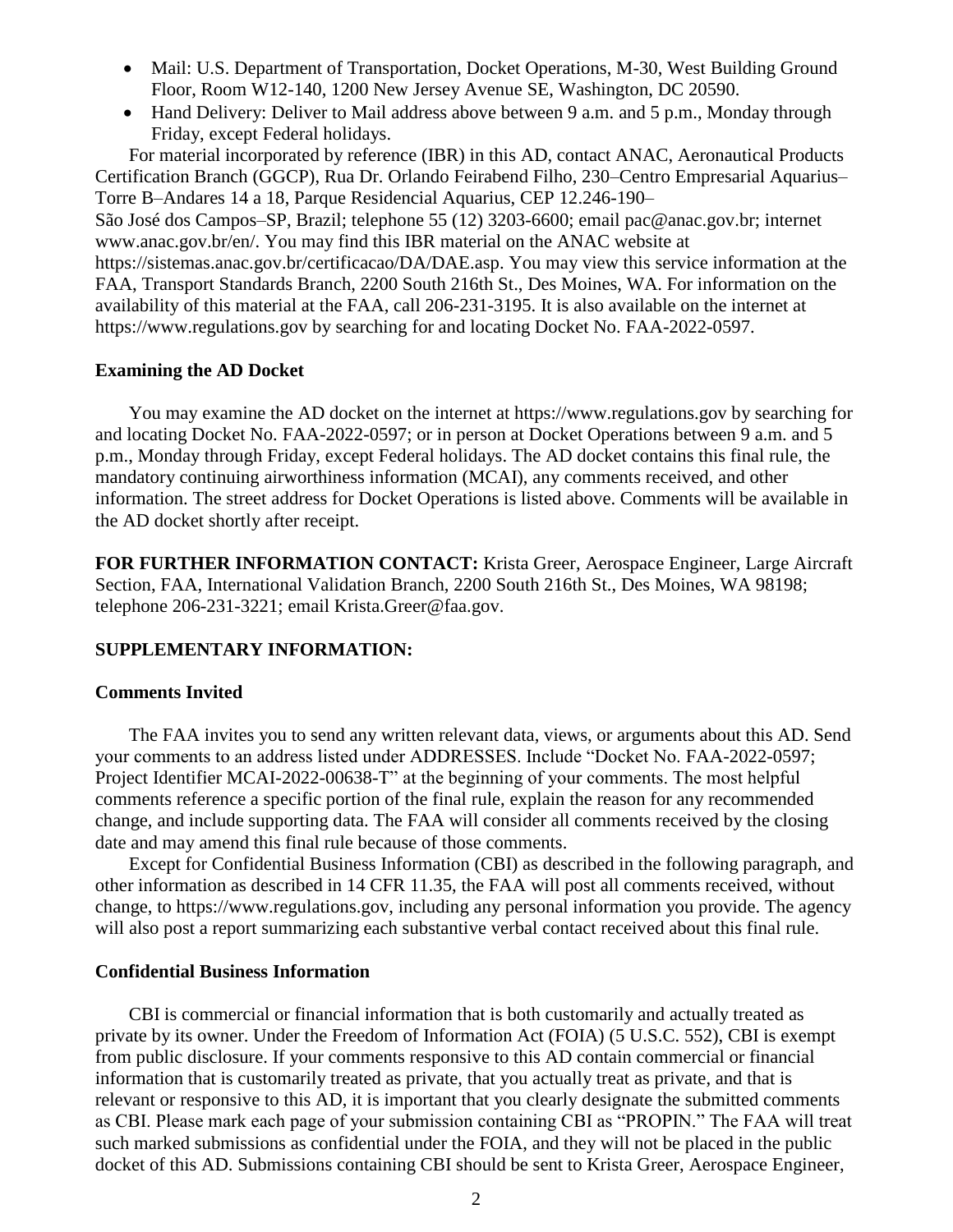Large Aircraft Section, FAA, International Validation Branch, 2200 South 216th St., Des Moines, WA 98198; telephone 206-231-3221; email Krista.Greer@faa.gov. Any commentary that the FAA receives that is not specifically designated as CBI will be placed in the public docket for this rulemaking.

## **Background**

The FAA issued Emergency AD 2022-11-51, dated May 13, 2022 (the emergency AD), to address an unsafe condition on Embraer S.A. Model ERJ 170-200 STD, ERJ 170-200 LR, ERJ 170- 200 SU, and ERJ 170-200 LL airplanes. The FAA sent the emergency AD to all known U.S. owners and operators of these airplanes. The emergency AD requires a detailed inspection for cracks of the affected wing tip connections, corrective action if cracks are found, and revision of the existing maintenance or inspection program to include a revised threshold and interval for a certain airworthiness limitations task.

The emergency AD was prompted by Emergency AD 2022-05-02, effective May 13, 2022 (ANAC Emergency AD 2022-05-02) (also referred to after this as the Mandatory Continuing Airworthiness Information, or the MCAI), issued by ANAC, which is the aviation authority for Brazil, to correct the unsafe condition for certain Embraer S.A. Model ERJ 170-200 STD, ERJ 170- 200 LR, ERJ 170-200 SU, and ERJ 170-200 LL airplanes. ANAC Emergency AD 2022-05-02 was prompted by a report of an in-flight detachment of a right-hand wing tip. Subsequently it was determined that cracks could develop on the wing tip connection area that can affect its structural integrity to the point of an in-flight detachment. This condition, if not addressed, even if sufficient controllability of the airplane is maintained for the safe continuation of the flight, could result in the detached part damaging other airplane parts and affecting controllability, as well as damaging property and injuring persons on the ground.

See the MCAI for additional background information.

### **Related Service Information Under 1 CFR Part 51**

ANAC Emergency AD 2022-05-02 specifies procedures for a detailed inspection for cracks of the affected wing tip connections, corrective action including rework of the wing spar 1 or repair/modification of the wingtip spar 1, and revision of the existing maintenance or inspection program to include a revised threshold and interval for a certain airworthiness limitations task. This service information is reasonably available because the interested parties have access to it through their normal course of business or by the means identified in the ADDRESSES section.

# **FAA's Determination**

This product has been approved by the aviation authority of another country and is approved for operation in the United States. Pursuant to the FAA's bilateral agreement with this State of Design Authority, it has notified the FAA of the unsafe condition described in the MCAI described above. The FAA is issuing this AD after determining that the unsafe condition described previously is likely to exist or develop on other products of the same type design.

### **AD Requirements**

This AD requires accomplishing the actions specified in ANAC Emergency AD 2022-05-02 described previously, except for any differences identified as exceptions in the regulatory text of this AD and except as discussed under "Difference Between this AD and the MCAI."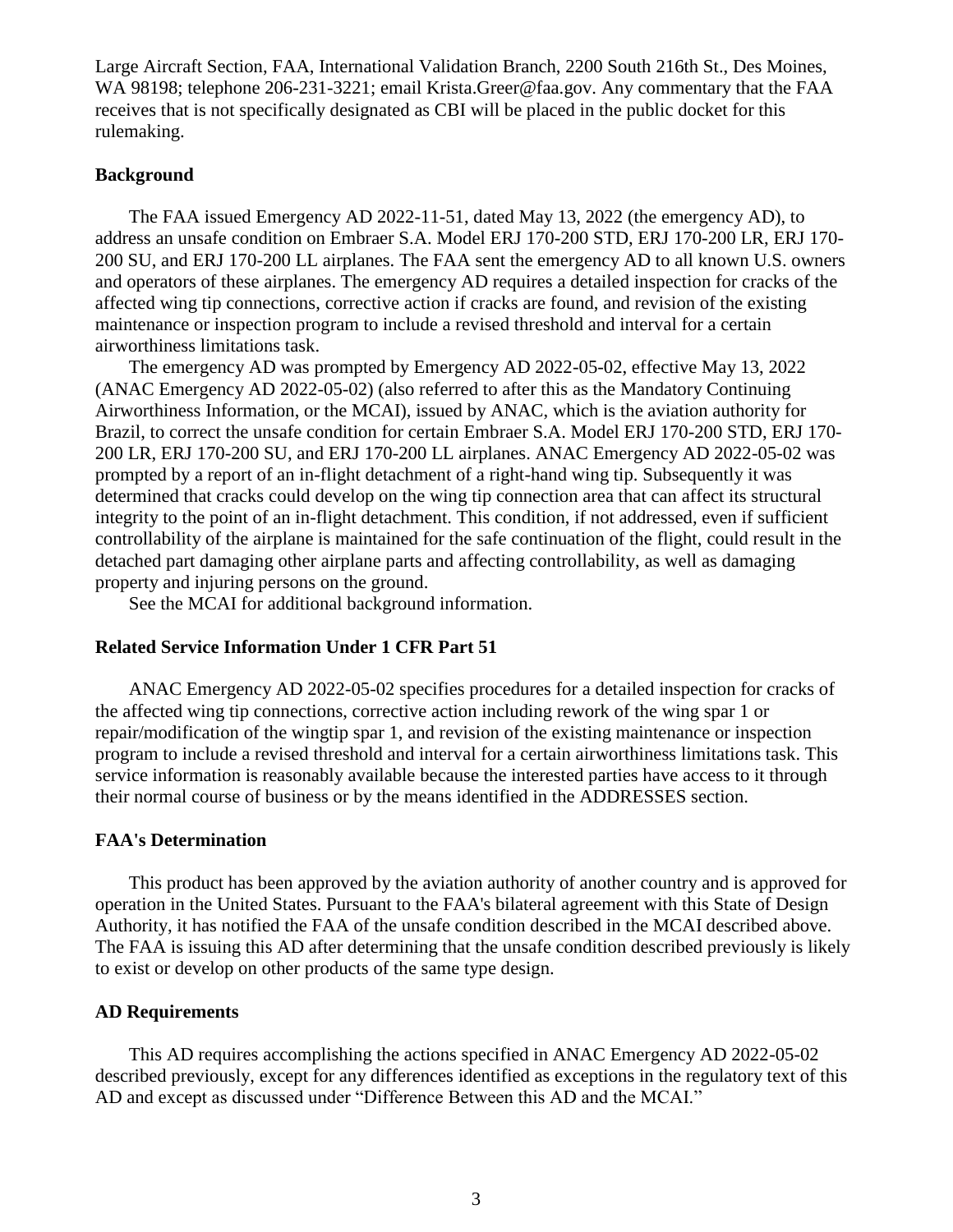#### **Explanation of Required Compliance Information**

In the FAA's ongoing efforts to improve the efficiency of the AD process, the FAA developed a process to use some civil aviation authority (CAA) ADs as the primary source of information for compliance with requirements for corresponding FAA ADs. The FAA has been coordinating this process with manufacturers and CAAs. As a result, ANAC Emergency AD 2022-05-02 is incorporated by reference in this AD. This AD requires compliance with ANAC Emergency AD 2022-05-02 in its entirety through that incorporation, except for any differences identified as exceptions in the regulatory text of this AD. Using common terms that are the same as the heading of a particular section in ANAC Emergency AD 2022-05-02 does not mean that operators need comply only with that section. For example, where the AD refers to required actions and compliance, compliance with these AD requirements is not limited to the section titled "Required Action" or "Compliance" in ANAC Emergency AD 2022-05-02. Service information required by ANAC Emergency AD 2022-05-02 for compliance will be available at https://www.regulations.gov by searching for and locating Docket No. FAA-2022-0597 after this AD is published.

## **Difference Between This AD and the MCAI**

This AD requires all operators to revise the existing maintenance or inspection program, as applicable, to include a reduced threshold and interval for a certain airworthiness limitations task. The MCAI does not require this action for airplanes with less than 7,500 flight hours after installation of an affected part number.

#### **Interim Action**

The FAA considers this AD interim action. The inspection reports that are required by this AD will enable the manufacturer to obtain better insight into the nature, cause, and extent of the cracking, and eventually to develop final action to address the unsafe condition. Once final action has been identified, the FAA might consider further rulemaking.

# **FAA's Justification and Determination of the Effective Date**

Section 553(b)(3)(B) of the Administrative Procedure Act (APA) (5 U.S.C. 551 et seq.) authorizes agencies to dispense with notice and comment procedures for rules when the agency, for "good cause," finds that those procedures are "impracticable, unnecessary, or contrary to the public interest." Under this section, an agency, upon finding good cause, may issue a final rule without providing notice and seeking comment prior to issuance. Further, section 553(d) of the APA authorizes agencies to make rules effective in less than thirty days, upon a finding of good cause.

An unsafe condition exists that required the immediate adoption of Emergency AD 2022-11-51 issued on May 13, 2022, to all known U.S. owners and operators of these airplanes. The FAA found that the risk to the flying public justified waiving notice and comment prior to adoption of this rule because cracks on the wing tip connection area can affect its structural integrity to the point of an inflight detachment. Even if sufficient controllability of the airplane is maintained for the safe continuation of the flight, this condition could result in the detached part damaging other airplane parts and affecting controllability, as well as damaging property and injuring persons on the ground. These conditions still exist, and the AD is hereby published in the Federal Register as an amendment to 14 CFR 39.13 to make it effective to all persons. Given the significance of the risk presented by this unsafe condition, it must be immediately addressed. Accordingly, notice and opportunity for prior public comment are impracticable and contrary to the public interest pursuant to 5 U.S.C. 553(b)(3)(B). In addition, the FAA finds that good cause exists pursuant to 5 U.S.C. 553(d) for making this amendment effective in less than 30 days, for the same reasons the FAA found good cause to forgo notice and comment.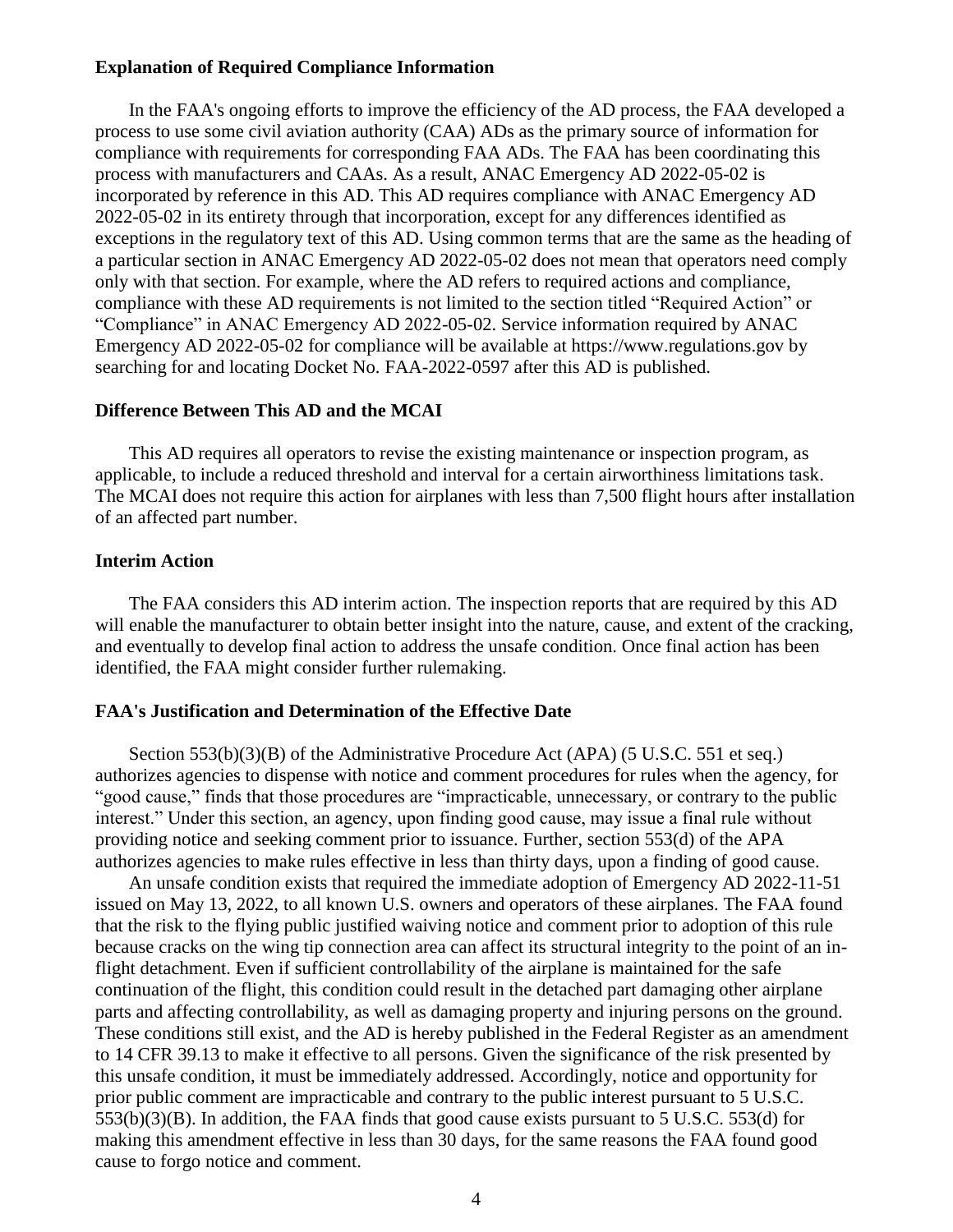### **Regulatory Flexibility Act (RFA)**

The requirements of the RFA do not apply when an agency finds good cause pursuant to 5 U.S.C. 553 to adopt a rule without prior notice and comment. Because the FAA has determined that it has good cause to adopt this rule without notice and comment, RFA analysis is not required.

#### **Costs of Compliance**

The FAA estimates that this AD affects 115 airplanes of U.S. registry. The FAA estimates the following costs to comply with this AD:

| <b>Action</b> | <b>Labor</b> cost                                          | <b>Parts</b><br>cost | Cost per<br>product | Cost on U.S.<br>operators |
|---------------|------------------------------------------------------------|----------------------|---------------------|---------------------------|
|               | Inspections 6 work-hours $\times$ \$85 per hour =<br>\$510 | \$0                  | \$510               | \$58,650                  |

**Estimated Costs**

The FAA has determined that revising the maintenance or inspection program takes an average of 90 work-hours per operator, although the FAA recognizes that this number may vary from operator to operator. Since operators incorporate maintenance or inspection program changes for their affected fleet(s), the FAA has determined that a per-operator estimate is more accurate than a perairplane estimate. Therefore, the FAA estimates the total cost per operator to be \$7,650 (90 workhours x \$85 per work-hour).

The FAA estimates the following costs to do any necessary on-condition actions that would be required based on the results of the inspections. The FAA has no way of determining the number of aircraft that might need these actions:

| <b>Action</b>                                    | <b>Labor</b> cost                                   | <b>Parts</b><br>cost | <b>Cost per</b><br>product |
|--------------------------------------------------|-----------------------------------------------------|----------------------|----------------------------|
| Reporting                                        | 1 work-hour $\times$ \$85 per hour =<br>\$85        | \$0                  | \$85                       |
| Wing spar 1 rework (per side)                    | 49 work-hours $\times$ \$85 per hour =  <br>\$4,165 | 2,212                | 6,377                      |
| Wingtip spar 1 repair/modification<br>(per side) | 111 work-hours $\times$ \$85 per hour<br>$= $9,435$ | 16,949               | 26,384                     |

#### **On-Condition Costs**

#### **Paperwork Reduction Act**

A federal agency may not conduct or sponsor, and a person is not required to respond to, nor shall a person be subject to penalty for failure to comply with a collection of information subject to the requirements of the Paperwork Reduction Act unless that collection of information displays a current valid OMB control number. The control number for the collection of information required by this AD is 2120-0056. The paperwork cost associated with this AD has been detailed in the Costs of Compliance section of this document and includes time for reviewing instructions, as well as completing and reviewing the collection of information. Therefore, all reporting associated with this AD is mandatory. Comments concerning the accuracy of this burden and suggestions for reducing the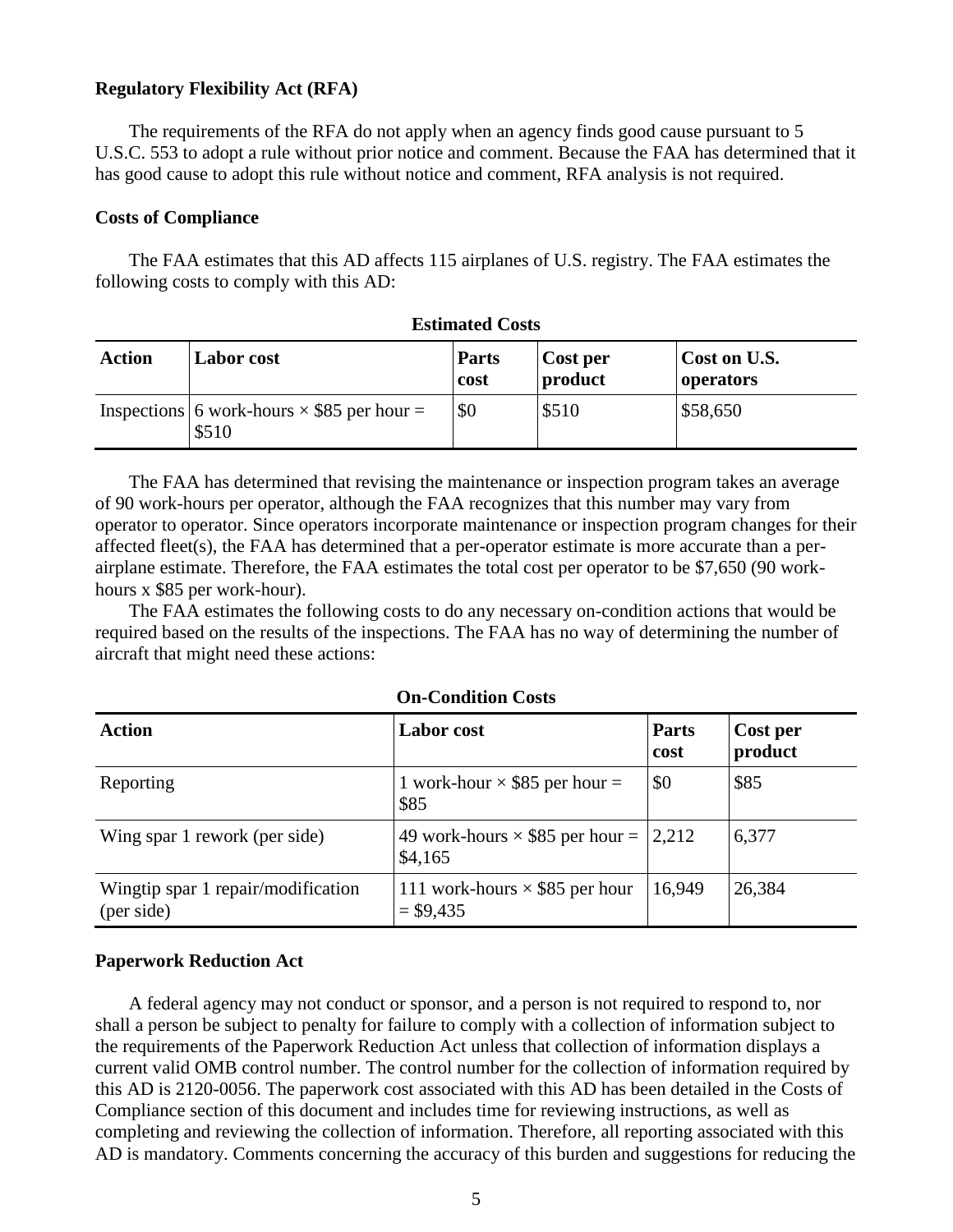burden should be directed to Information Collection Clearance Officer, Federal Aviation Administration, 10101 Hillwood Parkway, Fort Worth, TX 76177-1524.

### **Authority for This Rulemaking**

Title 49 of the United States Code specifies the FAA's authority to issue rules on aviation safety. Subtitle I, section 106, describes the authority of the FAA Administrator. "Subtitle VII: Aviation Programs" describes in more detail the scope of the Agency's authority.

The FAA is issuing this rulemaking under the authority described in Subtitle VII, Part A, Subpart III, Section 44701: General requirements. Under that section, Congress charges the FAA with promoting safe flight of civil aircraft in air commerce by prescribing regulations for practices, methods, and procedures the Administrator finds necessary for safety in air commerce. This regulation is within the scope of that authority because it addresses an unsafe condition that is likely to exist or develop on products identified in this rulemaking action.

### **Regulatory Findings**

This AD will not have federalism implications under Executive Order 13132. This AD will not have a substantial direct effect on the States, on the relationship between the national government and the States, or on the distribution of power and responsibilities among the various levels of government.

For the reasons discussed above, I certify that this AD:

(1) Is not a "significant regulatory action" under Executive Order 12866, and

(2) Will not affect intrastate aviation in Alaska.

#### **List of Subjects in 14 CFR Part 39**

Air transportation, Aircraft, Aviation safety, Incorporation by reference, Safety.

#### **Adoption of the Amendment**

Accordingly, under the authority delegated to me by the Administrator, the FAA amends 14 CFR part 39 as follows:

## **PART 39–AIRWORTHINESS DIRECTIVES**

1. The authority citation for part 39 continues to read as follows:

Authority: 49 U.S.C. 106(g), 40113, 44701.

# **§ 39.13 [Amended]**

2. The FAA amends § 39.13 by adding the following new airworthiness directive: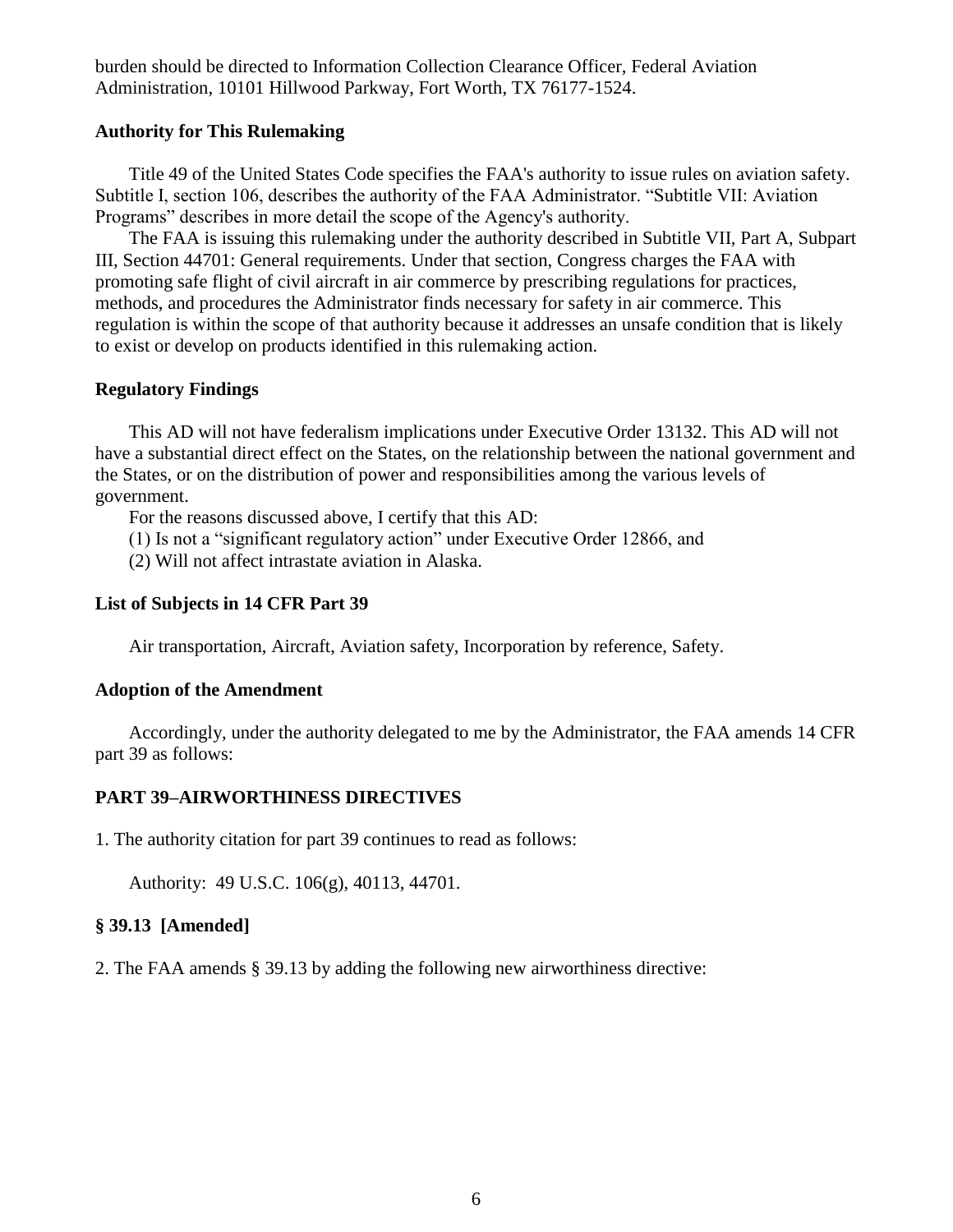

**AIRWORTHINESS DIRECTIVE**

**www.faa.gov/aircraft/safety/alerts/** www.gpoaccess.gov/fr/advanced.html

**2022-11-51 Embraer S.A. (Type Certificate Previously Held by Yaborã Indústria Aeronáutica S.A.; Embraer S.A.):** Amendment 39-22074; Docket No. FAA-2022-0597; Project Identifier MCAI-2022-00638-T.

# **(a) Effective Date**

The FAA issued Emergency Airworthiness Directive (AD) 2022-11-51 on May 13, 2022, directly to affected owners and operators. As a result of such actual notice, the emergency AD was effective for those owners and operators on the date it was provided. This AD contains the same requirements as that emergency AD and, for those who did not receive actual notice, is effective on June 21, 2022.

# **(b) Affected ADs**

None.

# **(c) Applicability**

This AD applies to Embraer S.A. (Type Certificate previously held by Yaborã Indústria Aeronáutica S.A.; Embraer S.A.) Model ERJ 170-200 STD, ERJ 170-200 LR, ERJ 170-200 SU, and ERJ 170-200 LL airplanes, certificated in any category, as identified in Agência Nacional de Aviação Civil (ANAC) Emergency AD 2022-05-02, effective May 13, 2022 (ANAC Emergency AD 2022- 05-02).

# **(d) Subject**

Air Transport Association (ATA) of America Code 57, Wing structure.

# **(e) Unsafe Condition**

This AD was prompted by a report of an in-flight detachment of a right-hand wing tip. Subsequently it was determined that cracks could develop on the wing tip connection area that can affect its structural integrity to the point of an in-flight detachment. The FAA is issuing this AD to address this condition, which, even if sufficient controllability of the airplane is maintained for the safe continuation of the flight, could result in the detached part damaging other airplane parts and affecting controllability, as well as damaging property and injuring persons on the ground.

# **(f) Compliance**

Comply with this AD within the compliance times specified, unless already done.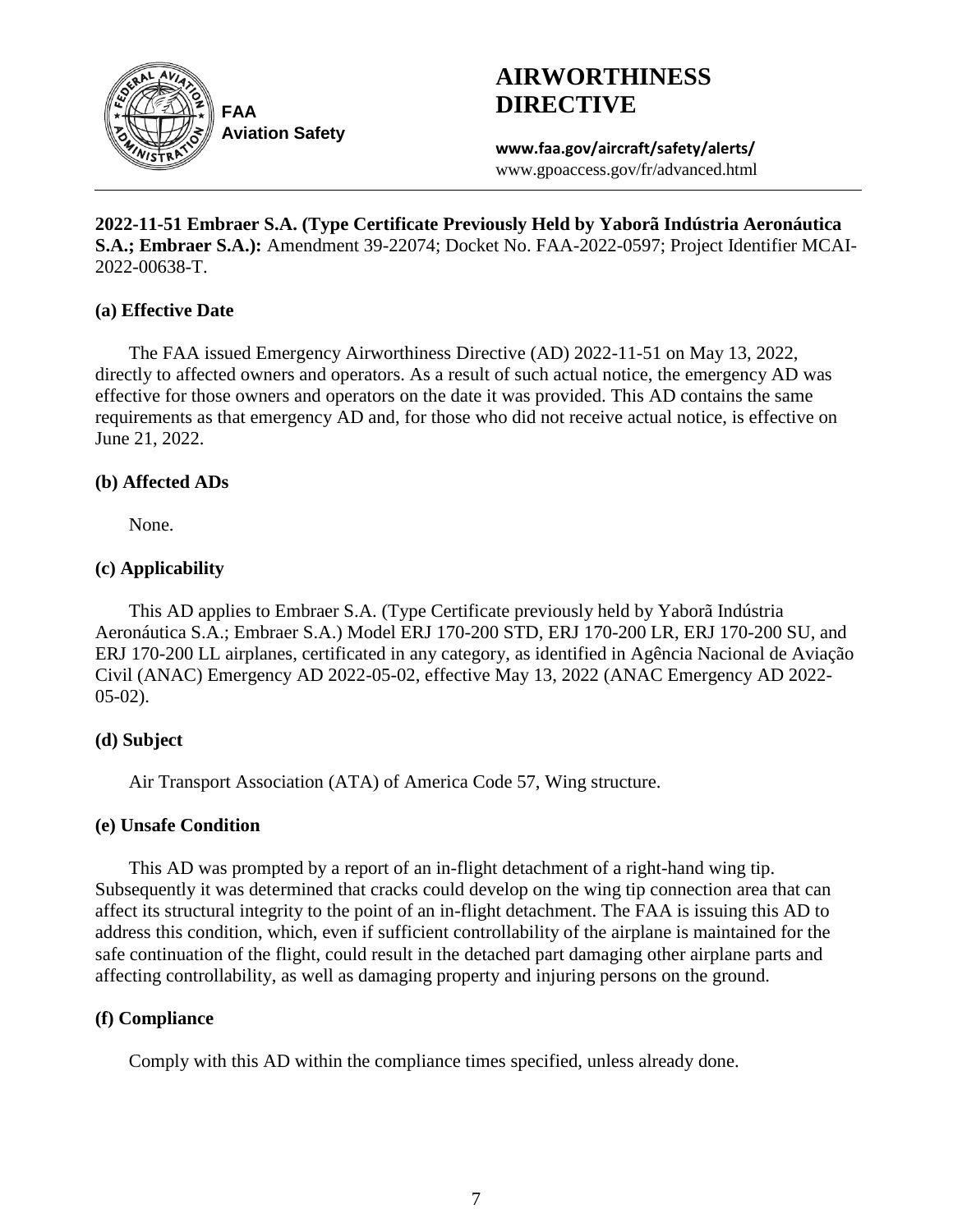## **(g) Requirements**

Except as specified in paragraph (h) of this AD: Comply with all required actions and compliance times specified in, and in accordance with, ANAC Emergency AD 2022-05-02.

### **(h) Exceptions to ANAC Emergency AD 2022-05-02**

(1) Where ANAC Emergency AD 2022-05-02 refers to its effective date, this AD requires using the effective date of this AD.

(2) For the first column heading of table 1–"Compliance Times" of ANAC Emergency AD 2022-05-02, replace "Flight Hours (FH) accumulated from installation of affected PN" with "Flight Hours (FH) accumulated from installation of affected PN as of the effective date of this (FAA) AD."

(3) Where table 1–"Compliance Times" of ANAC Emergency AD 2022-05-02 specifies flight hours of "19.800 or greater," for this AD use flight hours of "19.800 or greater."

(4) Where paragraphs (a)(i) and (a)(ii) of ANAC Emergency AD 2022-05-02 specify correcting "discrepancies," this AD defines a discrepancy as a crack.

(5) The inspections and corrective actions specified in paragraphs (a)(i) and (a)(ii) of ANAC Emergency AD 2022-05-02 must be done using the service information specified in paragraphs (a)(i) and (a)(ii) of ANAC Emergency AD 2022-05-02.

(6) Where paragraph (a)(iii) of ANAC Emergency AD 2022-05-02 specifies to "Modify task 57- 30-002-0002 of the Airworthiness Limitations Section, on MRB 1621, APPENDIX A–PART 2– AIRWORTHINESS LIMITATION INSPECTIONS (ALI)–STRUCTURES, to revise its compliance interval" at the times in table 1–"Compliance Times" of ANAC Emergency AD 2022-05-02, this AD requires revising the existing maintenance or inspection program, as applicable, within 30 days after the effective date of this AD to incorporate the information specified in table 2–"Airworthiness Limitations Section Updates" of ANAC Emergency AD 2022-05-02; except do not include the information in the "Current Threshold/Interval" column. The initial compliance time for the airworthiness limitations task is within 1,000 flight hours after accomplishment of the tasks specified in paragraphs (a)(i) and (a)(ii) of ANAC Emergency AD 2022-05-02; except, for airplanes that have accumulated 7,499 flight hours or less from installation of an affected part number, as defined in ANAC Emergency AD 2022-05-02, the initial compliance time is before the accumulation of 10,000 flight hours from installation of the affected part number.

(7) Paragraph (b) of ANAC Emergency AD 2022-05-02 specifies to report crack findings to Embraer and ANAC within a certain compliance time. For this AD, report crack findings at the applicable time specified in paragraph (h)(7)(i) or (ii) of this AD.

(i) If the inspection was done on or after the effective date of this AD: Submit the report within 36 hours after accomplishment of the inspection.

(ii) If the inspection was done before the effective date of this AD: Submit the report within 36 hours after the effective date of this AD.

(8) The "Alternative method of compliance (AMOC)" section of ANAC Emergency AD 2022- 05-02 does not apply to this AD.

# **(i) Other FAA AD Provisions**

The following provisions also apply to this AD:

(1) Alternative Methods of Compliance (AMOCs): The Manager, Large Aircraft Section, International Validation Branch, FAA, has the authority to approve AMOCs for this AD, if requested using the procedures found in 14 CFR 39.19. In accordance with 14 CFR 39.19, send your request to your principal inspector or responsible Flight Standards Office, as appropriate. If sending information directly to the Large Aircraft Section, International Validation Branch, send it to the attention of the person identified in paragraph (j) of this AD. Information may be emailed to: 9-AVS-AIR-730